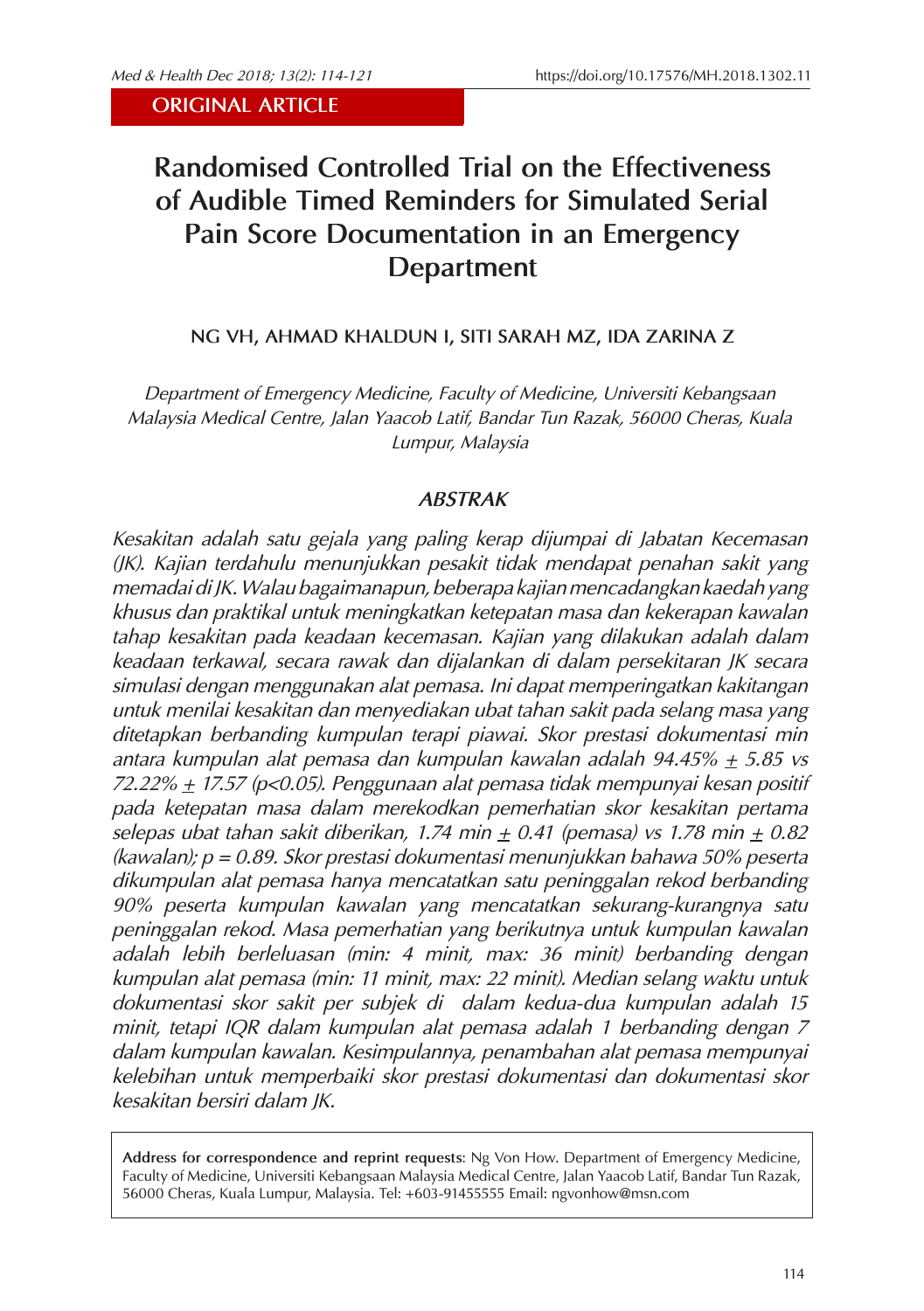*Kata kunci: analgesia, dokumentasi, kecemasan, kesakitan*

### **ABSTRACT**

Pain is one of commonest presentations at Emergency Department (ED). Previous studies showed inadequate pain control in ED. However, few have addressed specific, practical methods of improving the timeliness and frequency of pain control in emergency setting. This study was a randomized controlled trial in a simulated environment of an actual functioning ED using a timer device to remind care personnel to assess pain and provide analgesia at set intervals versus a "standard therapy" group without visual/audio aids. The mean documentation performance scores between timer and control groups were  $94.45\% \pm 5.85$  vs  $72.22\% \pm 17.57$ (p<0.05) respectively. The use of timer device did not appear to have any effect on the timeliness of recording the first pain score observation following analgesia, 1.74 min  $\pm$  0.41 (timer) vs 1.78 min  $\pm$  0.82 (control) (p=0.89). The documentation performance score showed 50% of the timer device group recorded only one omission compared to 90% of control group recorded more than one omission. The range of observations time for the control group is widespread (min: 4 minutes, max: 36 minutes) compared to the intervention group (min: 11 minutes, max: 22 minutes). The median time intervals for pain score documentations per subject in both groups were 15 minutes, however, the IQR in timer group was 1 compared to 7 in control group. In conclusion, the addition of timer device had the advantage to improve documentation performance score and subsequently the serial pain score documentation in ED.

Keywords: analgesia, documentation, emergency, pain

#### **INTRODUCTION**

Pain is one of the most common presentation patient visits in Emergency Department (Cordell et al. 2002). Pain, as a presenting complaint, account for up to 78% of visits to the Emergency Department (ED) (Tanabe & Buschmann, 1999). Pain is subjective and various assessment tools have been used to measure pain. Visual analogue scale (VAS) is one of the most commonly used pain measurement tools in emergency-based research because of high reliability in acute pain measurement (Bijur et al. 2001).

Clinical research has documented the positive impact of measuring pain in ED and strongly associated pain score documentation with analgesic used (Kellogg et al. 2012). Several studies have attempted to assess the adequacy of pain management in the ED and demonstrated that analgesia is frequently under prescribed (Ducharme & Barber 1995; Wilson & Pendleton 1989).

Application of timer device for taking medication could improve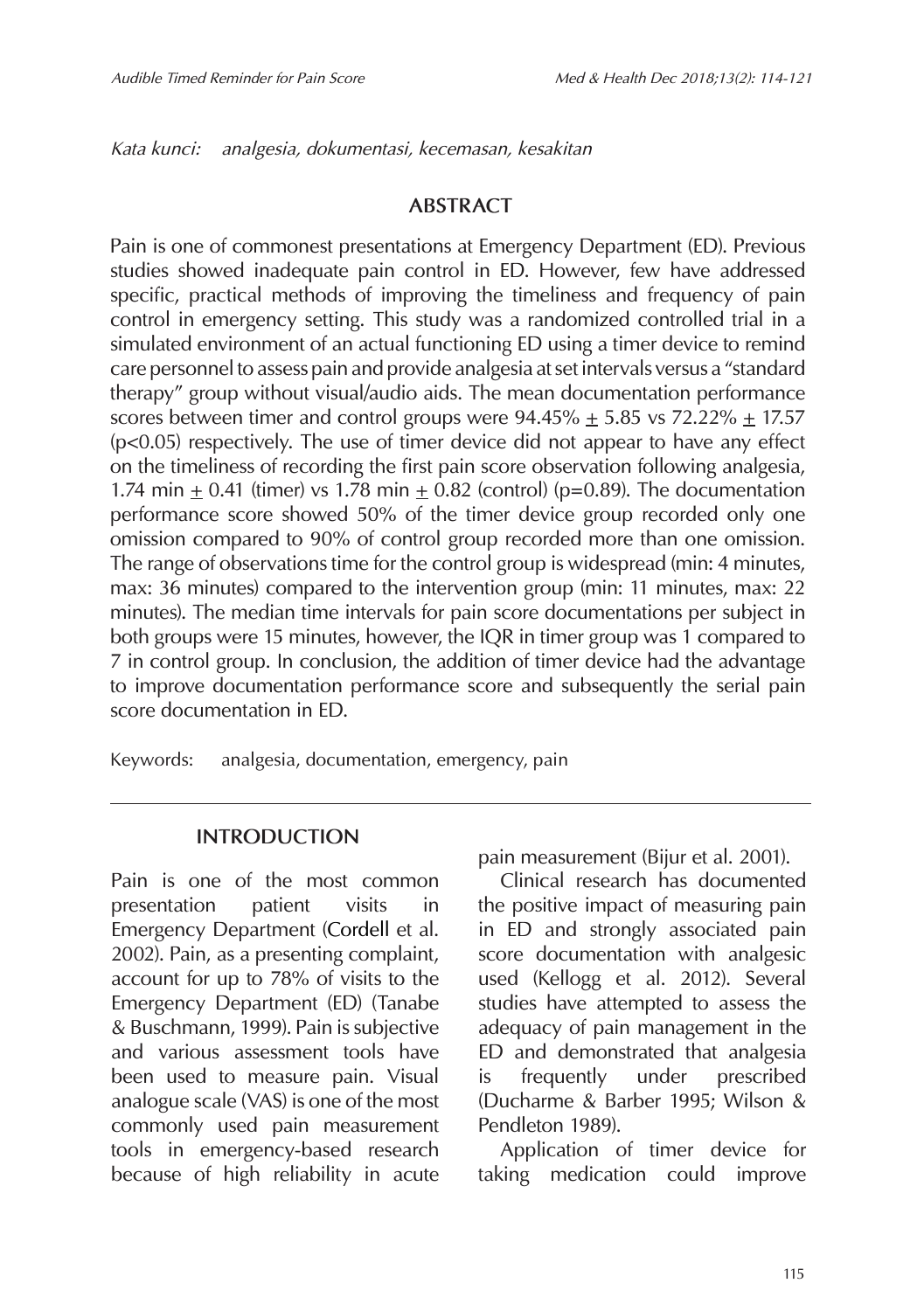the compliance with weekly bisphosphonate medication in patients with osteoporosis (Nho et al. 2016). However, there is inadequate study on the use of timer device with pain score documentation.

The objectives of this study are i) to document and compare the mean of documentation performance score (DPS), the variability of time intervals from giving medication to documentation of first pain score and the time intervals of subsequent pain score observation between timer device group and control group, and ii) to determine user acceptance of timer device in pain score documentation based on utility, suitability and preference.

## **MATERIALS & METHODS**

This was an experimental study in the form of a randomized controlled trial design, using simulated environment of an actual functioning ED. This study combined the timer device with pain score documentation to develop a more reliable, convenient and easily trainable method to improve the accuracy, frequency and quality of pain score documentation in a busy and crowded ED. The intervention arm was provided with a timer device with audible alarms at set intervals and the control "standard therapy" arm did not utilise any visual or audio aid. A survey form about the suitability and preference of using timer device in pain score documentation was completed by participants in the timer device group at the end of the task. Favorable acceptance for the use of timer device

for pain score documentation was represented by more than three points on the Likert scale.

Staff nurses in ED with minimum qualification of Diploma in Nursing were recruited in the study. Those with hearing impairment, less than 3 month experiences in ED and without consent were excluded. The participants were randomly picked from staff nurse at ED. With a guide of sequentiallynumbered, opaque, sealed envelopes (SNOSE) method, participants were stratified according to their experience in ED and post basic qualifications. Following the stratification process, participants selected a number from box 1 to 4 according to their group. In the box contained a total of 20 cards marked A or B, which represented groups with and without timer device respectively. All participants were briefed regarding the details of each task prior to the assessment and were given 5 to 10 minutes to familiarize with the set up and equipments. The participants in the intervention group were briefed on the functions and operations of the timer device. Standardized Patients (SP) were trained of their role prior to the study.

Each participant began with three SPs in both groups. The task required each participant to carry out the doctor's plan for each SP. Additional SP were introduced into the scenario at 20 minutes and 40 minutes intervals of the simulation. At the end of the exercise, there were total of 5 SPs for each participant. The times of initial pain score, administration of medication and reassessment of pain score were recorded. Reassessment of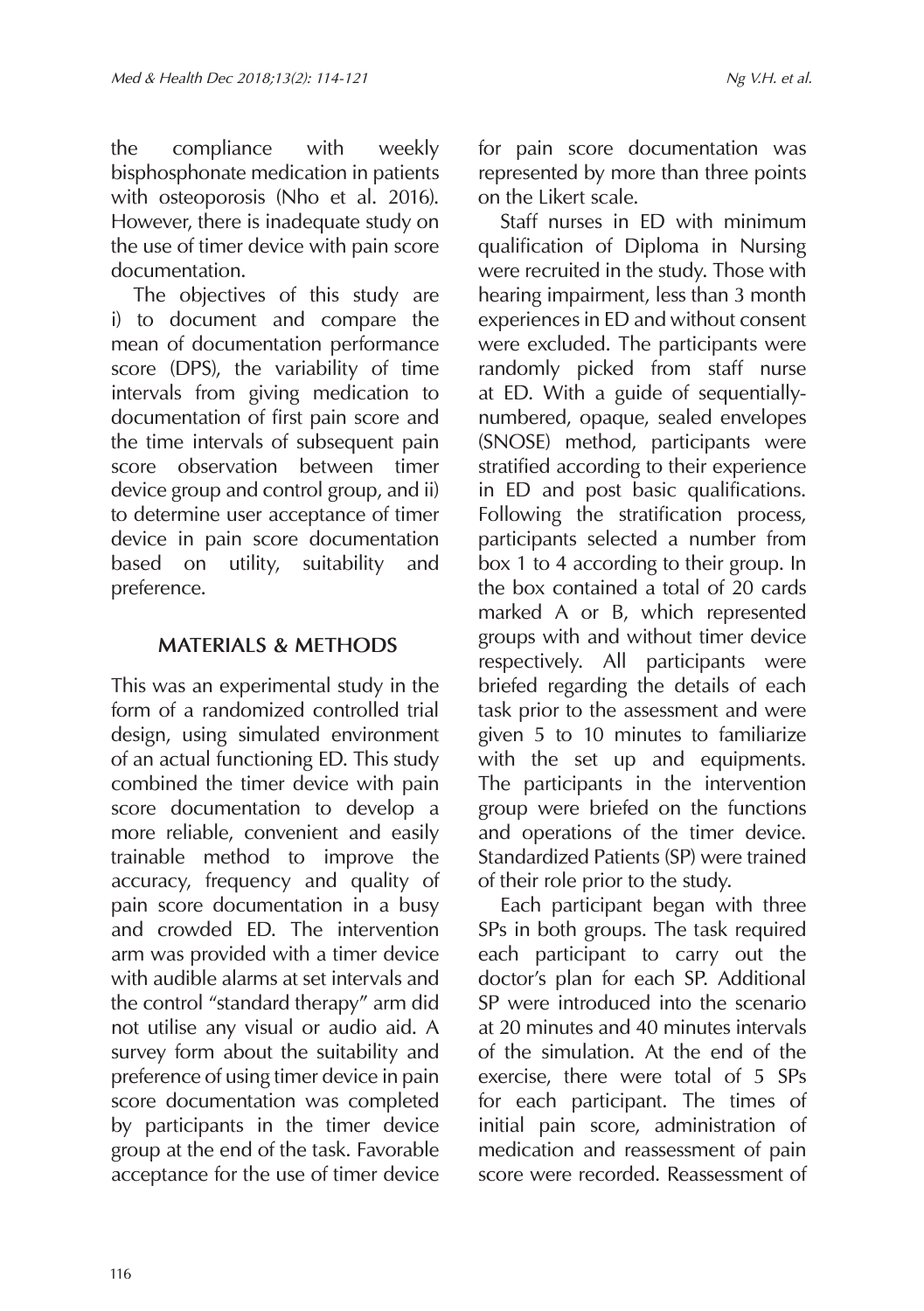pain score were performed following the alarm in the intervention group or according their usual practice in the control group.

# **DOCUMENTATION PERFORMANCE SCORE**

Documentation performance score was the percentage completed task within each run per subject, which was out of a total of nine specific tasks. In this pilot study, participants were given 1 hour in a simulated ED condition. A total of five SPs were provided in sequentially to carry out the doctor's plan. Three SPs were initially placed with a case scenario, and each participant was required to carry out the doctor's plan accordingly. Subsequently, the fourth and fifth patients were introduced into the simulation at 20 minutes and 40 minutes time intervals, respectively. All SPs were expected to have first pain score documented. For the first SP, subsequent pain reassessments were expected after 15 minutes, 30 minutes and 45 minutes. For the second and third SP, subsequent pain scores were expected after 15 minutes and 30

minutes. Only one pain score was expected after 15 minutes for the fourth and fifth patient. In total, participants were expected to have 9 documented pain scores at the end of the simulation. All participants were required to record the time of assessment based on digital clock provided and the pain score.

# **SAMPLE SIZE CALCULATION AND DETERMINATION**

Sample size was calculated using PS Power and Sample Size calculation base on the following formula

$$
n = \left( \frac{\left( Z_{\alpha/2} + Z_{\beta} \right) \left( \delta \right)}{\left( \mu_1 - \mu_0 \right)^2} \right)^2
$$

Whereas the assumed meaningful difference in the mean performance scores between the two groups were 2 with a standard deviation of 1.5, power of 80% and 95% of significance level resulting in 10 subjects per arm.

In alpha testing, it was found that the difference in performance score is 33.3. The values used for this sample size calculation was projected from the alpha testing. There was no similar

| Characteristic       | Mean (SD)                    |                  | <b>Mean Difference</b>  | t Statistic      |         |
|----------------------|------------------------------|------------------|-------------------------|------------------|---------|
|                      | <b>Timer Device</b><br>Group | Control<br>Group | $(95\% \text{ Cl})$     | (df)             | P value |
| Age (year)           | 30.0<br>(1.43)               | 30.7<br>(0.88)   | 0.70<br>$(-4.23, 2.83)$ | $-0.427$<br>(18) | 0.682   |
| <b>Nursing</b>       | 7.9                          | 7.8              | 1.0                     | 0.61             | 0.95    |
| Experience (year)    | (4.12)                       | (3.19)           | $(-3.36, 3.56)$         | (18)             |         |
| <b>ED</b> Experience | 7.4                          | 6.1              | 1.3                     | 0.71             | 0.49    |
| (year)               | (4.6)                        | (3.57)           | $(-2.57, 5.17)$         | (18)             |         |
| <b>PPUKM</b>         | 7.4                          | 6.1              | 1.3                     | 0.71             | 0.49    |
| experience (year)    | (4.6)                        | (3.57)           | $(-2.57, 5.17)$         | (18)             |         |

Table 1 : Baseline characteristic of in timer device group and control group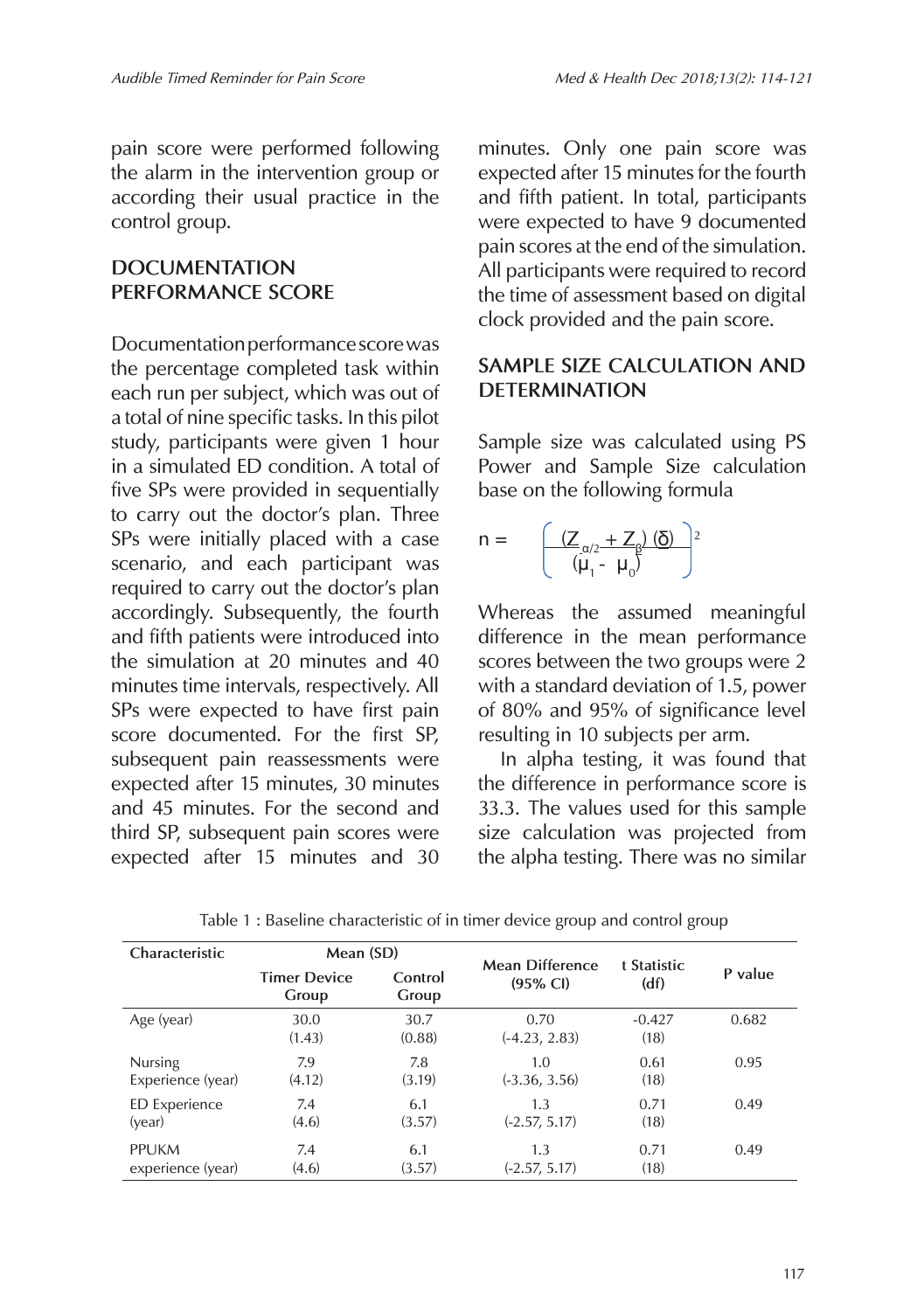| Characteristic                                         | Mean (SD)                    |                   | Mean Difference        | t Statistic   |         |
|--------------------------------------------------------|------------------------------|-------------------|------------------------|---------------|---------|
|                                                        | <b>Timer Device</b><br>Group | Control<br>Group  | $(95\% \text{ Cl})$    | (df)          | P value |
| Documentation<br>Performance<br>score                  | 8.5<br>(0.53)                | 6.5<br>(1.58)     | 2.0<br>(0.84, 3.16)    | 3.8<br>(11.0) | 0.003   |
| Documentation<br>Performance<br>score in<br>percentage | 94.44%<br>(5.86)             | 72.22%<br>(17.57) | 22.22<br>(9.33, 35.11) | 3.8<br>(11.0) | 0.03    |

Table 2: Documentation Performance Score in timer device group and control group

study documented in literature that is appropriate for use.

#### **RESULTS**

A total of 20 participants were recruited into the study with 10 participants randomly assigned into each group. None were excluded from the study. There were no significant differences in the baseline characteristic of all participants (Table 1). Post basic qualification was available in 3 participants in intervention group versus 1 in control group (p=0.582). There were 9 diploma and 1 degree in intervention group vs 10 diploma and 0 degree in control group (p=1.000).

The mean documentation performance score in timer device group was  $8.5 \pm 0.53$  or  $94.45\% \pm 5.85$ versus 6.5  $\pm$  1.58 or 72.22%  $\pm$  17.57 in control group (p<0.05) (Table 2). The intervention group was able to reduce omission number and rate of pain score reassessment compared to the control group. There were 5 (50%) participants achieved 100% completeness of recording pain score while the control group only had 1 (10%) participant achieving completeness. The control group documented more omission

of pain score recording with 7 (70%) participants omitted more than two recordings. However, the Fisher's Exact test failed to show a significant difference (p=0.141) (Table 3). The overall mean time between first pain score and serving analgesia is  $1.74 \pm$ 0.41 (timer) vs  $1.78 + 0.82$  (no timer): p=0.89.

The range of observation time for the control group were wide (min: 4 minutes, max: 36 minutes) compared to the intervention group (min: 11 minutes, max: 22 minutes). Wilcoxon/ Mann-Whitney Test showed that median time intervals for pain score documentations per subject in both groups were 15 minutes, however, the IQR in timer group was 1 compared to 7 in control group (Table 4).

The survey form only documented the point of view of the participants in timer device group. The result showed that the 90% agreed that timer device helps to improve pain score documentation, 90% agreed that the timer device suitable to use for improve pain score documentation, 90% agreed that the timer device help to assist them for pain score documentation and 80% prefer to have timer device in pain score documentation.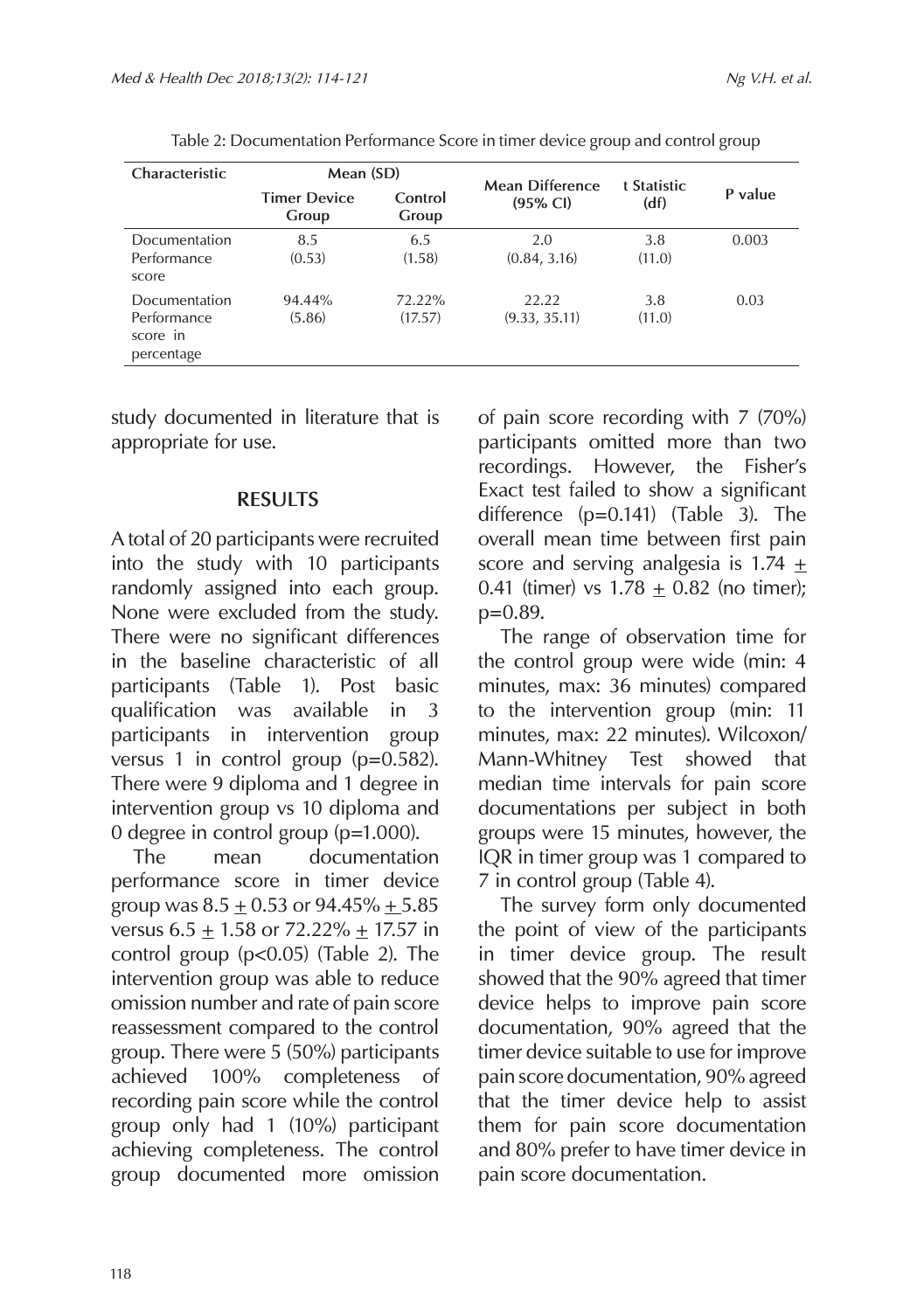|                              |                                          | rapic bi richmevement completeness of records |       |
|------------------------------|------------------------------------------|-----------------------------------------------|-------|
| Characteristic               | Achievement completeness of record, n(%) | P value                                       |       |
|                              | Yes                                      | No                                            |       |
| <b>Timer Device</b><br>Group | 5<br>(83.3)                              | 5<br>(35.7)                                   | 0.141 |
| Control Group                | (16.7)                                   | q<br>(64.3)                                   |       |

Table 3: Achievement completeness of records

|  | Table 4: Overall mean of time in minute between first pain score and serving analgesic |  |  |
|--|----------------------------------------------------------------------------------------|--|--|
|  |                                                                                        |  |  |
|  |                                                                                        |  |  |
|  |                                                                                        |  |  |

| <b>Characteristic</b>                                                   | Mean (SD)                    |                  | <b>Mean Difference</b>    |                     |         |
|-------------------------------------------------------------------------|------------------------------|------------------|---------------------------|---------------------|---------|
|                                                                         | <b>Timer Device</b><br>Group | Control<br>Group | $(95% \text{ Cl})$        | t Statistic<br>(df) | P value |
| Mean of time in<br>minute between<br>first pain score<br>and medication | 1.74<br>(0.412)              | 1.78<br>(0.819)  | $-0.4$<br>$(-0.65, 0.57)$ | $-0.14$<br>(11.0)   | 0.892   |

# **DISCUSSION**

Most common presentations for patient's visits in ED was pain related and the pain score documentation remained unsatisfactory (Cordell et al. 2002). Many studies had shown inadequate analgesia and pain control in the ED (Beel et al. 2000; Fosnocht et al. 2001; Tanabe & Buschmann 1999). Both VAS and Numerical Rating Scale (NRS) were validated to use for pain measurement at ED and this two validated scale were very easy to perform at the busy and crowded environment like ED (Bijur et al. 2001; Bijur et al. 2003). However, only 23% of patients with complain of pain had initial assessment of pain using pain scale and the number dropped to 19% for the subsequent pain assessment after analgesia or treatment (Eder et al. 2003).

On the other hand, limited publications had addressed specific, practical methods of improving the timeliness and frequency of pain

control at emergency setting. Most of the publication suggested using electronic medical record and a large scale plan-do-check-act (PDCA) cycle which required good financial support from ministry of health and repetitive education with bedside coaching which was very difficult to implement at majority of ED (Gordon et al. 2008; Nelson et al. 2004). Electronic medical record also failed to improve pain assessment documentation (Saigh et al. 2006). Another study also implemented a structured education programme in patients using patientcontrolled analgesia (PCA) via infusion pump to improve effectiveness of pain control, patient satisfaction and comfort level but it seen to be not financially practical at ED (Ho et al. 2016). Education programme also showed a short term beneficial effect in pain control but not long term effect and required a continual education for the health care provider (Doig & Simpson 2005; Stalnikowicz et al. 2005).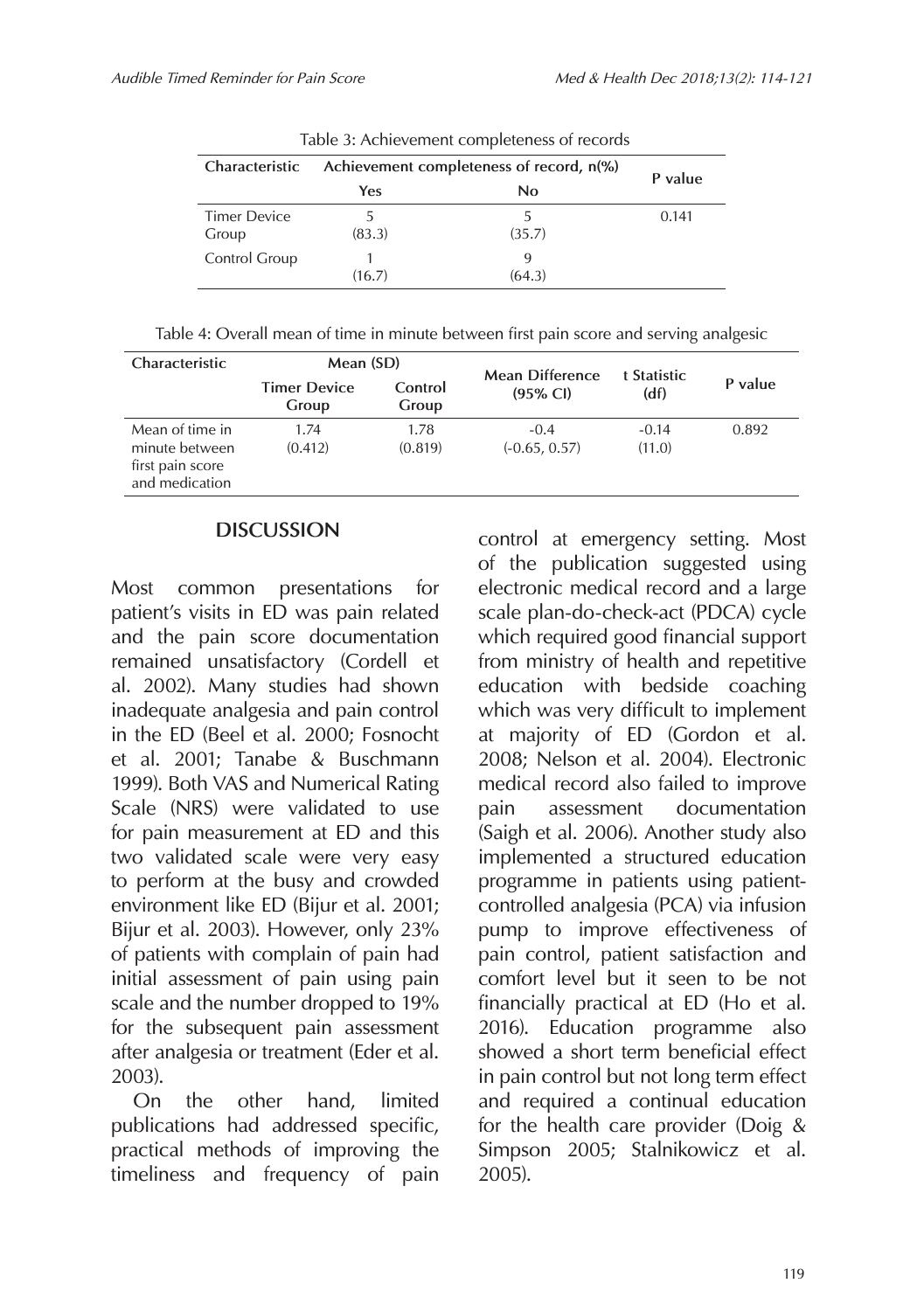This study was a pilot study and

also appeared to reduce the omission

no similar intervention previously to employ a timer device to alert emergency staff nurse to reassess the pain level of patient and administer appropriate therapy in a controlled simulated environment. With the presence of assessment of pain, for example, using verbal pain score (VPS), increased the likelihood of analgesia administration in the ED and subsequently reduced pain (Silka et al. 2004). Additional of a timer device in pain score assessment was inexpensive, eased to operate and did not require extensive training to incorporate into practice. This study showed that the intervention group had the advantage to improve pain score documentation and optimizing pain control process. The use of timer device proved to have a positive impact in improving medication compliance (Nho et al. 2016).

This study showed that the mean of the documentation performance score was statistically significant in the intervention group and achieved a more complete documentation. The reason for the inability of the intervention group to achieve 100% documentation performance score were probably due to inadequate time to familiarise i) with the setting; ii) with the timer device. The use of timer device did not appear to have any effect on the timeliness of recording the first pain score observation following provision of analgesia. However, the reassessment of pain score following analgesia showed a larger variability in the time intervals in control group. The use of timer device

rate of pain score documentation. This was probably due to equal level of participant's awareness to identify the initial pain score and the timer device act as a good reminder to reassess pain score at targeted time. The frequent assessment of initial pain without follow up assessment in the control group may result of medical record format which required the participants to document the pain score before administer analgesia and a traditional view of pain as diagnostic indicator rather than an outcome deserved for attention and treatment (Todd et al. 2007). Participants at the intervention group had high acceptance in the usage and suitability of in cooperating timer device for pain score documentation in ED.

The study involved simulation in a control environment and small in number of sample size. Despite statistically significant difference in documentation of pain score in between intervention group and control group, it is unclear whether this difference has any clinical significance in real ED environment where there is a higher patient load with various conditions and noisier environment. Future research should consider applying the timer device in a real ED environment.

## **CONCLUSION**

This study showed that addition of a simple and inexpensive timer device in pain score documentation had the potential and benefit to improve the timeliness and frequency of